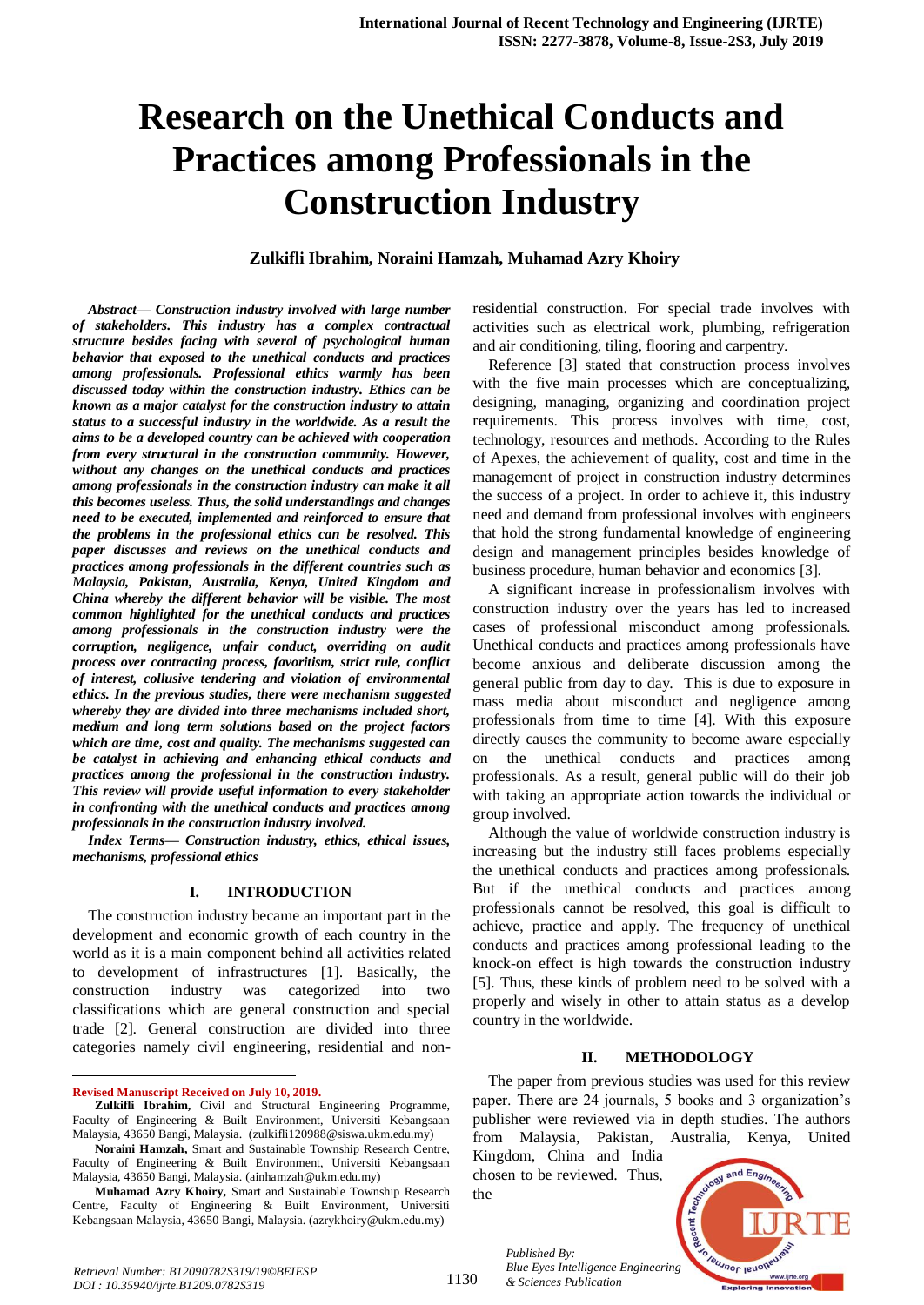## **RESEARCH ON THE UNETHICAL CONDUCTS AND PRACTICES AMONG PROFESSIONALS IN THE CONSTRUCTION INDUSTRY**

idea of unethical conducts and practices among professionals from previous studies were identified and listed randomly. Literature review used to familiarize with the topic and identified the unethical practices conducts and practices among professionals in construction industry.

# **III. UNETHICAL CONDUCTS AND PRACTICES AMONG PROFESSIONALS IN CONSTRUCTION INDUSTRY & RESULTS**

## *A. Ethics*

Ethics can be defined in different perception but most of us understand that ethics involves with the moral values. Based on the construction industry view, ethical conducts and practices can be calculated and determined by the degree of integrity and trustworthiness of individuals and the companies in doing their business [4]. Thus there are a lot of ethics meaning and it look into the point of view and where it should be use. Ethics can be associated with moral in term of the philosophy related to human moral behavior [6]. Based on the Cambridge Advanced Learner's Dictionary 2008, it defines ethics was related to the study of what is morally right or wrong.

Besides that, ethics can be defines as the moral principles that empower someone from unethical conducts and practices within their particular profession [7]. In [8], the concept of morals was ability to be either right or wrong, good or bad, acceptable and unacceptable. Reference [9] provides four definitions of ethics which are (i) the discipline related with good and bad about moral duty and responsibility, (ii) a set of moral principles and values that was accepted of what supposed to be, (iii) a theory of moral principles that controls the behavior that is appropriate for individual group, (iv) a code of ethics.

Truly or good ethics is not all about definition because it does not set the Code of Ethics or specifies how the Code of Ethics might be provided in our daily work [10]. Referring to the literature stated that ethics does not simply identify good objective but also includes with making feasible choice or identifying the right or wrong choices [10], [11], [12]. We also can said ethics as helping others not only to be ethical but also to make wise decision in order to give benefit not only to own self but to the related organizations [13]. Ethics should not be isolated and separated from religion because it was considered and related to religion where every offence represented an act against the name of God [3]-[14].

In the Islamic context, terms such as justice, rightness, right, truth, kindness and taqwa have been described as 'salihat' while indecent acts are described as 'sayyi'at' or evil [6]. From the previous study, there are five basic consumptions which support the understanding and knowledge of ethics [10]-[15]. The consumptions are (i) process of professional ethics, (ii) human behavior is caused, (iii) actions have consequences and outcomes, (iv) ethical definition depends on the individual views, (v) good ethical business practice rely on mutual vulnerability.

Ethics also can be said as any moral values that we practices in our daily life. The choices on the right or wrong are all depends on us. Good ethics will lead into the right choices and vice versa.

# *B. Profession and Professionals*

Profession can be synonymous with work. Basically, professional comprises of those involved in a certain profession such as medical, legislation, engineering, accounting and auditing, architecture and computing. In other words, being a professional in a certain profession means that the person considers his profession as a source of fixed income [16]. The profession is a work that requires both advanced study and mastering of a specialized body of knowledge and is implemented to promote, secure or protect some of the matter affecting and endangering the well-being of others [17]-[18].

Based on [17], the profession and professionals only can be used if it fulfills all this criteria which are (i) deep knowledge in the specific field, (ii) intensive and continuous training, (iii) essential services for the community, (iv) observance of a code of conduct, (v) autonomy, (vi) valid certification. Reference [19] stated that the professionals are expected to behave and act with honesty, fairness and integrity for every of their daily work routine. Based on [18], professional ethical awareness is influenced by several factors such as the stage of moral development, individual character, organizational and cultural structure as well as critical crisis issues especially in the construction industry.

Therefore, professional ethics is the norm system to handle both morality and professional's behaviour in their daily practice and reflect moral responsibility not only for individual but also others professionals practicing in every particular profession [20]. Becoming a professional must have extensive knowledge in specialized fields of endeavor so that unethical practices among professionals can be avoided in order to ensure project construction processes going smoothly.

# *C. Professional Ethics*

The professional ethics definitions recognized by the the professional workers are to deliver and perform the best work to ensure that the interests of the customer can be safeguarded and attained appropriately but at the same time the wider public interest is also recognize and respect [13]. As a client of course they want to get the best services given from their respective nominated contractor thus relational and ethical issues should be discussed in order to solve the problem of unethical conducts and practices among professionals. Reference [17] said that professional ethics treats others with the same level of honesty and on how they would like to be treated by others.

The profession should have a high oversight to carry out their professional affairs without the influence of others professions [21]. Besides that, reference [22] stated that the professional ethics can be distinguished from general ethics to the extent that the professional ethics must be taken into account on (i) relationship between practicing professionals

and customers or clients, (ii) relationship between the profession and society in

*& Sciences Publication* 

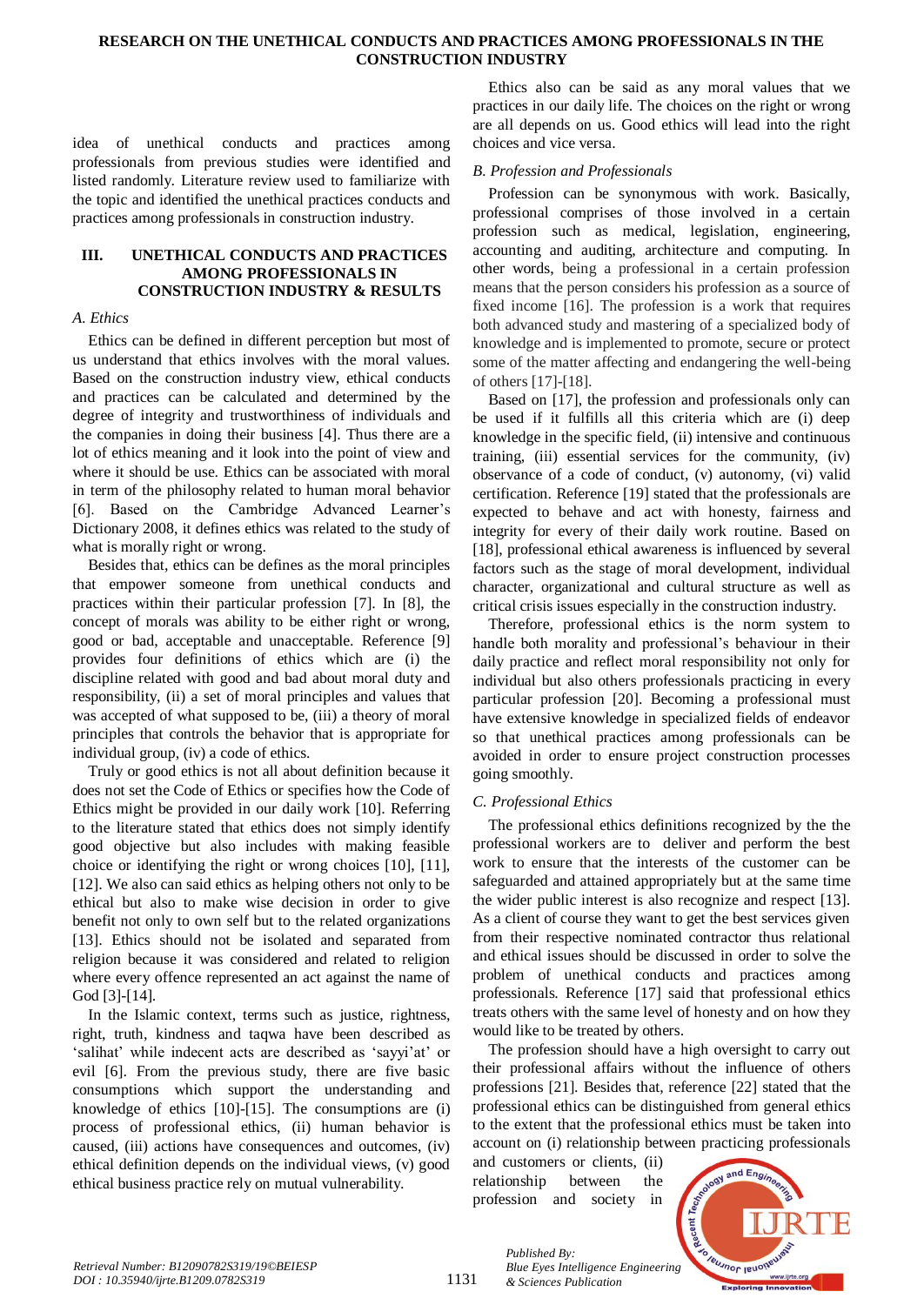general, (iii) relationship among professionals, (iv) relationship between employee and employer, and perhaps most importantly, (iv) particularize technical details of the profession.

## *E. Code of Ethic*

In [1], construction professionals build and exercise their own skills and consideration whereby they are responsible to the customer and are bound by their professional code of ethics. Reference [18] defined the code of ethics as an official guide used by the organization or body to guide its members or professionals in ethical decisions and carry out their work ethically [18].

The different author said that the Code of Ethics is developed primarily for practical and professional use, adding to the building codes and other legal acts [23]. Based on author from reference [24] said that almost every profession has the Code of Ethics with providing the framework to achieve good ethical choices in their particular profession.

Reference [25] stated that some of the fundamental principles that support and approach engineers through the integrity, honor and dignity of the engineering profession as stated in the code of ethics include (i) enhancement of human and environment welfare using their knowledge and skill, (ii) being honest and fair to serve the loyalty to the public, employers and customers or clients, (iii) make great efforts to achieve and improve the proficiency and reputation of the engineering profession, (iv) reinforce and support the professional and technical community of their disciplines.

This Code of Ethics was conducted compliance with the ethical principles. Reference [26] stated that ethical conducts and practices is the adherence to the following ethical principles which are:

i **Honesty** - acting with honesty and avoiding conduct which may result in the fraud of another person directly or indirectly.

ii **Fairness** – not seeking profit that arises directly or indirectly from unfair service and treatment of others.

iii**. Fair reward** - avoid acts that may result in other being deprived of a fair reward for their work.

iv. **Reliability** - maintains the latest skills and provides services only in the competency area.

v. **Integrity** - taking into account the interests of the public, especially those who will use or gain interest in future project.

vi.**Objectivity** - identifies any potential conflicts of interest and discloses the conflict to any person affected by it.

vii.**Accountability** - provide information and warning on the matters within your knowledge that potentially harm others who may be affected by them. Warning must be given within sufficient time to enable effective action to be taken to avoid losses.

While each country has its own Code of Ethics, there are still unethical conducts and practices occur among professionals in construction industry. Thus the issues cannot be solved as simple as that.

## *E. Unethical Conducts and Practices*

Unethical conducts and practices can occur at every phase of construction project which are planning and design, pre-

qualification and tender, project implementation, operation and maintenance phase [2]. Based on reference [23], all this phases involve with process of conceptualizing, designing, managing, organizing and coordinating project requirements where the unethical conducts and practices will take place because it involves with time, money, resources, technology and methods.

This factor requires in order completing the construction project within the time, cost, quality and performance stated by the client. The unethical conducts and practices among professionals in construction industry from different country will be discussed further.

Table 1 is shown the previous research related to the unethical conducts and practices among professional in construction industry. The reader will be easily understood the unethical conducts and practices among professionals in different countries that happened in their construction industry.

## **Table 1. The previous research related to the unethical conducts and practices among professionals in construction industry**

|                                                               | Vee & Skitmore<br>2003 (Australia) | Zou 2006 (China) | Ehsan et al. 2009<br>(Pakistan) | Mason 2009 (UK) | Adnan et al. 2012<br>(Malaysia) | Mathenge 2012<br>(Kenya) |
|---------------------------------------------------------------|------------------------------------|------------------|---------------------------------|-----------------|---------------------------------|--------------------------|
| Corruption                                                    |                                    |                  |                                 |                 |                                 |                          |
| <b>Negligence</b>                                             | $\checkmark$                       |                  |                                 |                 |                                 |                          |
| <b>Unfair conduct</b>                                         |                                    |                  |                                 |                 |                                 |                          |
| Overriding of<br>audit process<br>over contracting<br>process |                                    |                  |                                 |                 |                                 |                          |
| Favoritism                                                    |                                    |                  |                                 |                 |                                 |                          |
| <b>Strict rule</b>                                            |                                    |                  |                                 |                 |                                 |                          |
| <b>Collusive</b><br>tendering                                 |                                    |                  |                                 |                 |                                 |                          |
| <b>Conflict of</b><br>interest                                |                                    |                  |                                 |                 |                                 |                          |
| <b>Violation of</b><br>environmental<br>ethics                |                                    |                  |                                 |                 |                                 |                          |

## i Corruption

Corruption will be existed in many ways in the construction industry. Corruption can be classified in the forms of fraud, bribery, extortion and embezzlement in which these concepts are partly overlapping and at a time that can be exchanged with others concepts [2]. Referring to the literature, the terms corruption can be seen in form of bribery where it is involved with cash inducement, gift, favors, trips and appointment while respondents affirmed

fraud involve stealing materials and non-logical demand for time extensions in the construction industry [2].

*& Sciences Publication* 

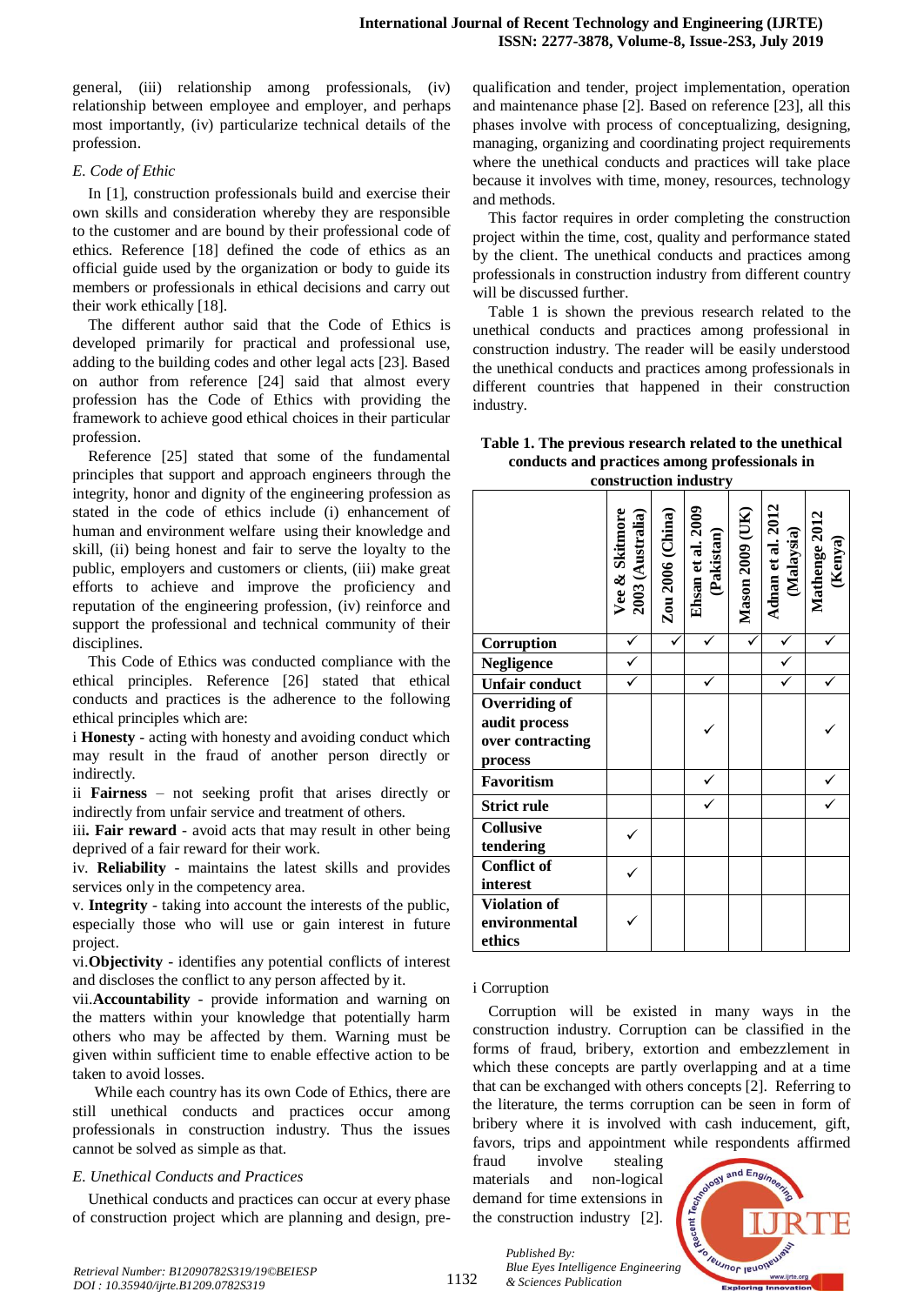## **RESEARCH ON THE UNETHICAL CONDUCTS AND PRACTICES AMONG PROFESSIONALS IN THE CONSTRUCTION INDUSTRY**

In [11]-[13], corruption also occurred in the construction industry among their professional.

/The corruption occur in the terms of bribery such as cash inducement, gifts and favors, entertainment, work for private homes, extra work from customers or clients and free trip either local or abroad [17]. Besides that, the authors also highlighted on the corruption in terms of fraud where it is the fraudulent conducts and practice in the construction industry of their country. Reference [17] wrote that the main examples of deliberate fraud include poor work performance and quality of the material quality during the inspections. Some of them were constructed with materials that does included in their quotation and deliberately over ordering of construction materials. Altering of construction documents and tampering during signed of contract document were the major examples of fraud in construction industry [17].

In [23], corruption occurred in term of bribery where it is directed straight by several professional establishments and business group around the world. Reference [25] wrote the unethical conducts and practices among professionals in their construction industry happened and occurred in the forms of bribery. The corruption arises in the industrial construction in two groups relating to contractors and professional officers of government officials consultant [27]. Furthermore, the corruption related to contractors includes offering bribes to obtain and win the project, deliberately lowering tender prices, and submitting false reports of project expenses. Referred to the author, the corruption associated with consultants, customers or clients and government officers comprised the administrative intervention, illegally awarded of project contract, disclosure of project baseline price and requested money from contractors [27].

The majority of contractors involved in corrupt practices mentioned they don't want to involve with this attitude but because they feel they are forced by the way the industry and the political environment operate and act to them [28]- [29].

# ii Negligence

The negligence always happened in construction industry. Most of respondents had witnessed or experienced negligence in the construction industry that comprises of poor documents quality control, poor quality of work, poor quality of material and insufficient safety standards at the site project [2]. Besides that, some of the respondent reported inadequate information flow from clients or consultants to contractors and insufficient construction techniques was the forms of negligence [2].

Reference [17] wrote that most of respondents had experienced of negligence such as bad workmanship, poor material quality and insufficient safety standard practices in the construction industry of their country. The negligence mostly happened during project implementation phase as this conducts depends on the resources used in the project and on how the project was planned and managed.

# iii Unfair Conduct

Unfair conduct can be seeing in the terms of dishonesty and unfairness. This unethical conducts and practices occur in the four main areas which are tender, bureaucracy or government policy, consultant fees, project costs, design and construction of contract agreements [2]. Some of them often exaggerate their capacity and qualifications to get jobs or projects and cheat their experience, capabilities and qualifications during the tender stage.

Referring to the literature, dishonesty and unfairness were the forms of unfair conduct mostly in tendering and implementation process in construction industry. The tendering practices assume that unfair conduct by both clients and the government mainly involves with biased tender evaluation systems, re-tender and bidding prices after tenders has been closed [17].

In [26], the unfair conduct in the type of cover pricing occurred among the professional in the construction industry. Furthermore, the unfair conducts was one of the most unethical conducts and practices among their professional in which undertakings work beyond their ability and capability [23]. Bid shopping also one of the forms of unfair conduct where the contractor exposes the offer price of one subcontractor to another in order to get a lower bid price [30].

The payment and project costs issue also have been highlighted by many of respondents. In addition, the respondents also stated that the client and developers did not pay on the consultant fees after engaging consultants will cause the project's cost discrepancies by the contractor consequently result and initiate dishonest and unfair conducts and practices.

# iv Overriding of Audit Process over Contracting Process

The results was emphasized that audit staff dealing and involves with the construction industry should be not only focus on the financial but also focus on the most important part like technical competency [23]. In [25], this unethical conducts and practices also appeared among their professional with highest percentage.

# v Favoritism

Favoritism was one of the major unethical conducts and practices among the professional in the construction industry [23]. In [25], favoritism also happened in their construction industry where the percentage is quite high. Thus, it shown that this an unethical practices always happened in the construction field.

# vi Strict Rule

Reference [23] state that strict rule had less percentage on the unethical conducts and practices among professionals in their country. Reference [25] mentioned that this kind of conducts and practices happened in the construction industry but does not had a high percentage compared to the others unethical conducts and practices.

# vii Collusive Tendering

Most of respondents witnessed and experienced on collusive tendering in the tendering phase in the construction industry [17]. In the construction industry, the collusive tendering experienced in the form of coverpricing, hidden fees, bid-cutting, commission and tender cost compensation [17].

In [26], the unethical conducts and practices among professionals during the

*& Sciences Publication* 

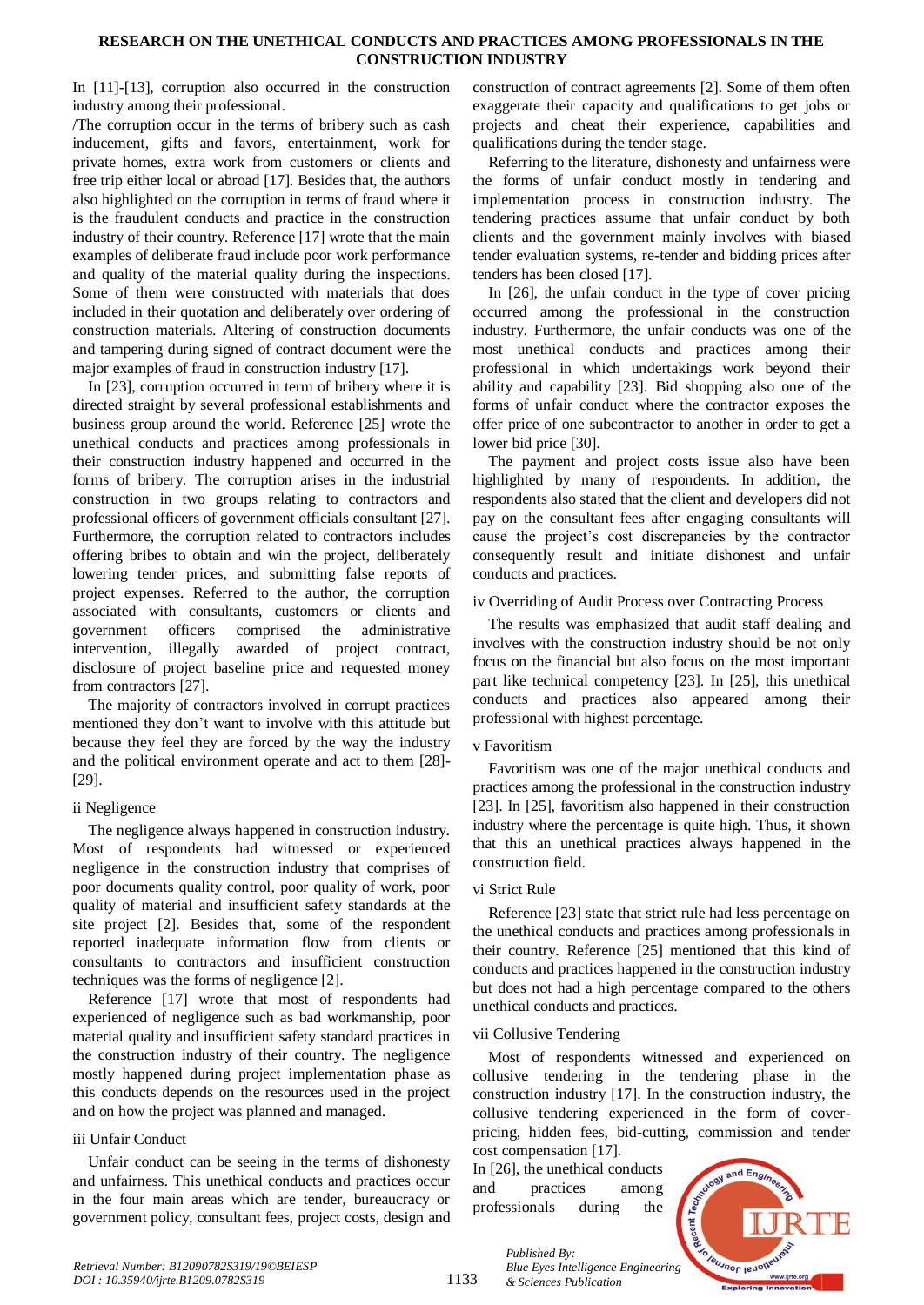tender process are reverse auctions where open tender procedures were used and the tendered winner was provided the lowest price when decision was set. Some of them see the reverse auctions as important and valuable in the procurement process but most of contractors disagree and describe this as unethical conducts and practices.

## viii Conflict of interest

In [17] stated that the conflict of interest include the consultant using their position for financial gain from contractor. Besides that, some of clients awarded the contracts to the companies in which they have an interest and benefit with them. The role of government is to deliver services. However, under current situation is quite different whereby the public sector needs to compete with the private sector through their related business and developed project.

Therefore, conflict of interests arises in this situation. Reference [17] also stated that the granting of contracts to the ex-employees and companions cause the conflict of interest besides maintaining impartially when representing clients. Each of level needs to cooperate between each other's to prevent from the conflict to appear during project execution.

# xi Violation of Environmental Ethics

In the course of this unethical conducts and practices, builders fail to stop erosion and environmental issues in the construction industry [17]. In addition, there are some issues regarding cleaning of unsolicited plant and building debris where the builder fails to do so due this unethical conducts and practices. This conducts will affect human health too if there is no control and prevention from this activity. Thus, every party needs to look at ways to resolve the problem.

# *F. Mechanism on the Prevention of Unethical Conducts and Practices*

Although the unethical conducts and practices among professionals in construction industry continuously happened, we need to have some mechanisms to avoid and prevent this problem spreading widely in our society today.

Thus, previous studied divided the mechanism on prevention into three measured which were short, medium and long term measures.

# I Short Term Measures

Referring to the literature, the penalties, corrective measures, or cancellation of licenses for repeated infringement should be introduced [2]-[23]. The organization such as anti-corruption commission should involve on this matters. Reference [2] wrote that the introduction of the integrity pact was imperative as a tool for clean bidding during tendering process. Besides that, each of organization should lead ethical practices through organizational leadership. It is a top management moral obligation to set personal examples in the demonstrating ethical conduct in the company or workplace where full support must be given towards the enforcement of the Code of Ethics throughout the board or organizations [5].

Furthermore, the institutions of regular and random checks should be created. It is important to review and checking on the professional involved in the construction industry through regular and random checks [27]. Reference

[27] wrote that the supervisory officers should be given roles and responsibilities in respect of the implementation of public officials involved in the construction industry. Thus, the supervision and observation on the process and work during the project life cycle need to give priority as it is one of the mechanisms used to prevent the unethical conducts and practices among professionals in construction industry.

In [31], the implementing of ethical management systems in some organizations need the support from organizational culture as it was formulated at the senior management while power structure was implemented by the senior management. Therefore, the ethical conducts and practices always starts at the top level as a role model. The Code of Ethics implementation in a country can make it as a guideline in practicing ethical conducts and practices in their respective professional professions in the construction industry [32].

## ii Medium Term Measures

In order to ensure quality along with ethical practices among professionals in the construction industry, the native quality assurance group should be forming at each of project team [2]-[23]. Besides that, the training with qualified organizations should be regulated and mandatory for new technical graduates where it takes times about six months to manage and expose them on professional matters including aspects of ethics especially in construction field [2]-[23].

Reference [32] also wrote that ethical training programs should be held and conduct where adequate funds should be allocated for the training and it can support for all employees within organizations or companies to attend for the training. Reference [2] and [23] mentioned that the role of the media in contributing and promoting the ethical society is more relevant today to address the problem of ethical dilemma and ethical society formation by debating these issues openly.

# iii Long Term Mesaures

The function of the independent judiciary in implementing the law should be emphasized by our government. Referring to literature review, the specific laws should be drafted by the government to check the unethical practices by hiring an official organization [2]-[23]. This organization appointed to investigate individuals or group complaints against unethical conducts and practices among professionals [2]-[23]. Refer to [2]-[23], the research and development should be undertaken in both public and private sectors in order to effectively address on the ethical issues besides the technical manpower only allowed to work until they are properly trained through recognized training institutions.

Besides that, empowering ethical education is considered essential to establish a professional foundations along with input on its roles in the industry from professional institutions to his professional life where its can be as a check and balance ethics structure.The Code of Ethics for entire industry is considered necessary to encourage and promote overall ethical environment especially in the

construction industry [2]. Reference [23] wrote that civic bodies should be led by

*& Sciences Publication* 

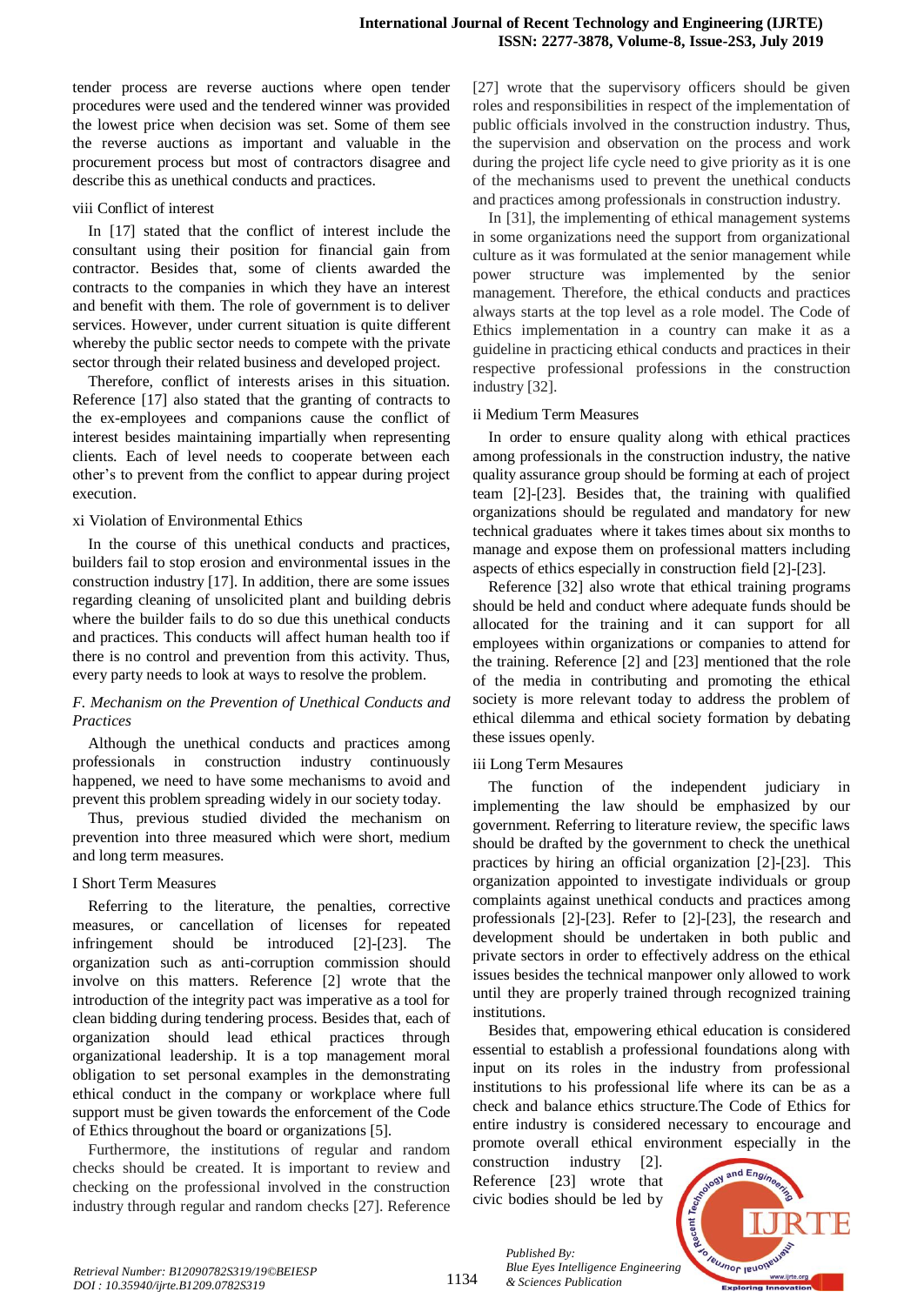# **RESEARCH ON THE UNETHICAL CONDUCTS AND PRACTICES AMONG PROFESSIONALS IN THE CONSTRUCTION INDUSTRY**

people who have adequate ethical training because they will be more responsible in ensuring ethical practices in the institutions as well as environment surrounding them are practiced.

The development of an honest and ethical construction culture at both corporate and industry levels are one of the mechanism in prevention of unethical conducts and practices among professionals. In addition, the government should strive in promoting honest and healthy rights all the time in form of technically, morally, ethically and culturally [27].

# **IV. CONCLUSION**

The construction industry plays an important part in the economic growth by contribution toward the development of country in worldwide. The unethical conducts and practices among professionals work in the construction industry often happen without knowing and realizing it. In this paper the unethical conducts and practices among professionals in the construction industry were reviewed. The mechanism of prevention from unethical conducts and practices also be discussed and reviewed in this paper.

This review will provide useful information to every stakeholder in confronting with the unethical conducts and practices among professionals in the construction industry involved. In future studies, this review paper will be focus via in-depth study. The study will build a model of minimizing unethical conducts and practices among professionals in construction in order to prevent and eliminate the problem in a new era.

# **V. ACKNOWLEDGEMENT**

This research supported by Universiti Kebangsaan Malaysia using research funds grants scheme GGPM-2017- 058. We would like to thank our colleagues from Universiti Kebangsaan Malaysia (UKM), who provided insight and expertise in this research.

# **REFERENCES**

- 1. S. Toor and G. Ofori, "Leadership for future construction industry: Agenda for authentic leadership," International Journal of Project Management 26(6), pp. 620-630, 2008.
- 2. H. Adnan, N. Hashim, N.M. Yusuwan and N. Ahmad, N. "Ethical issue in the construction industry: contractor's perspective," Procedia- Social and Behavioral Sciences 35, pp. 719-727, 2012.
- 3. M. Lewis, "Islam and accounting," Accounting Forum, 25(2), pp. 103-127, 2001.
- 4. J. Mason, "Promoting ethical improvement in the construction industry: A single professional code," Proceedings from the Construction and Building Research Conference of the Royal Institute of Chartered Surveyors Dublin Institute of Technology. 4-5th September, London, pp. 1-12, 2008.
- 5. F. M. Arain, "Causes of insolvency and unethical practices of contractors in Pakistan construction industry," Building resilience, International Conference on Building Education and Research (BEAR), pp. 1246-1260, 2008.
- 6. S. A. Abuznaid, "Business ethics in Islam: The glaring gap in practice," International Journal of Islamic and Middle Eastern Finance and Management 2(4), pp. 278-288, 2009.
- 7. C. Soanes and S. Hawker, "Compact Oxford English Dictionary of Current English," 3rd Edition, The University of California: Oxford University Press, 2008.
- 8. M. G. Velasquez, "Business ethics: Concepts and cases," Prentice-Hall: New York, 2009.
- 9. FMI/CMAA, "Survey of construction industry ethical practices and issues," Management Consultant for The Construction Industry and Construction Management Association of America, pp.1-18, 2004.
- 10. L. O. Oyewobi, B.O.Ganiyu, A. A. Oke, A. W. OLA-AWO and A. A. Shittu, "Determinants of unethical performance in Nigerian construction industry," Journal of Sustainable Development 4(4), 2011.
- 11. P. Bowen, A. Akintoye, R. Pearl and P. J. Edwards, "Ethical behaviour in the South African construction industry, "Construction Management and Economics, pp. 631-648, 2007.
- 12. R. Pearl, P. Bowen, N. Makanjee, A. Akintoye and K. Evans, "Professional ethics in the South African construction industry – A pilot study," Journal of Construction Management and Economics 25, Issues 6, pp. 631-648, 2007.
- 13. O. C. Ferrell and J. Fraedrich, "Business ethics: Ethical decision making & cases, "Cengage learning, 2014.
- 14. N. Mohamad, I. M. S. Usman, N. Mohamad, M. Surat, "Significance of ethics education and training for construction professionals," Significance of Ethics Education and Training for Construction Professionals, 7, 2014.
- 15. RICS, "Professional ethics guidance note: Part 1 Introduction," RICS Professional Regulation and Consumer Protection Department, London, 2000.
- 16. M. J. Johari, "Etika profesional," Penerbit Universiti Teknologi Malaysia, pp. 3-7, 2001.
- 17. C. Vee and R. M. Skitmore, "Professional ethics in the construction industry," Engineering Construction and Architectural Management 10 (2): pp. 117-127, 2003.
- 18. H. A. Rahman, C. Wang, N. Mohamad and M. Ebrahimi, "Professional ethics in the construction industry," University of Malaya: University of Malaya Press, pp. 3-6, 2016.
- 19. R. Pearl, P. Bowen, N. Makanjee, A. Akintoye and K. Evans, "Professional ethics in The South African construction industry – A pilot study," In: Sidwell, A. C., (ed.), The Queensland University of Technology Research Week International Conference, Brisbane, Australia, 4-8th July 2005, pp. 1-6, 2005.
- 20. H. Corvellec and N. Macheridis, "The moral responsibility of project selectors," International Journal of Project Management 28(3), pp. 212-219, 2010.
- 21. J. Ogachi, "The Status of the procurement profession in Kenya: Baseline indicators, "Journal of the Association of Professional Societies in East Africa, 3, pp. 1-34, 2011.
- 22. S. Sinha, T. Randolph and J. Kulka, "Integrating Ethics Into Engineering Design of Construction Process," American Society For Engineering Education Annual Conference & Exposition, 2004.
- 23. N. Ehsan, S. Anwar and M. Talha, M. 2009, "Professional ethics in construction industry of Pakistan," Proceeding of the World Congress on Engineering 2009, 1, London, U.K, 2009.
- 24. H. A. Rahman, C. Wang and X. W. Yap, "How professional ethics impact construction quality: Perception and evidence in a fast developing economy," Scientific Research and Essays 52(23), pp. 3742-3749, 2010.
- 25. G.D.Mathenge, "Ethical issues in the construction industry in Kenya: A critical analysis of the professional conduct in Engineering Technology Management," Industrial Engineering Letters, 2(7), 2012.
- 26. J. Mason, "Ethics in the Construction Industry: The Prospects for A Single Professional Code," International Journal



*Published By:*

*& Sciences Publication* 

of Law